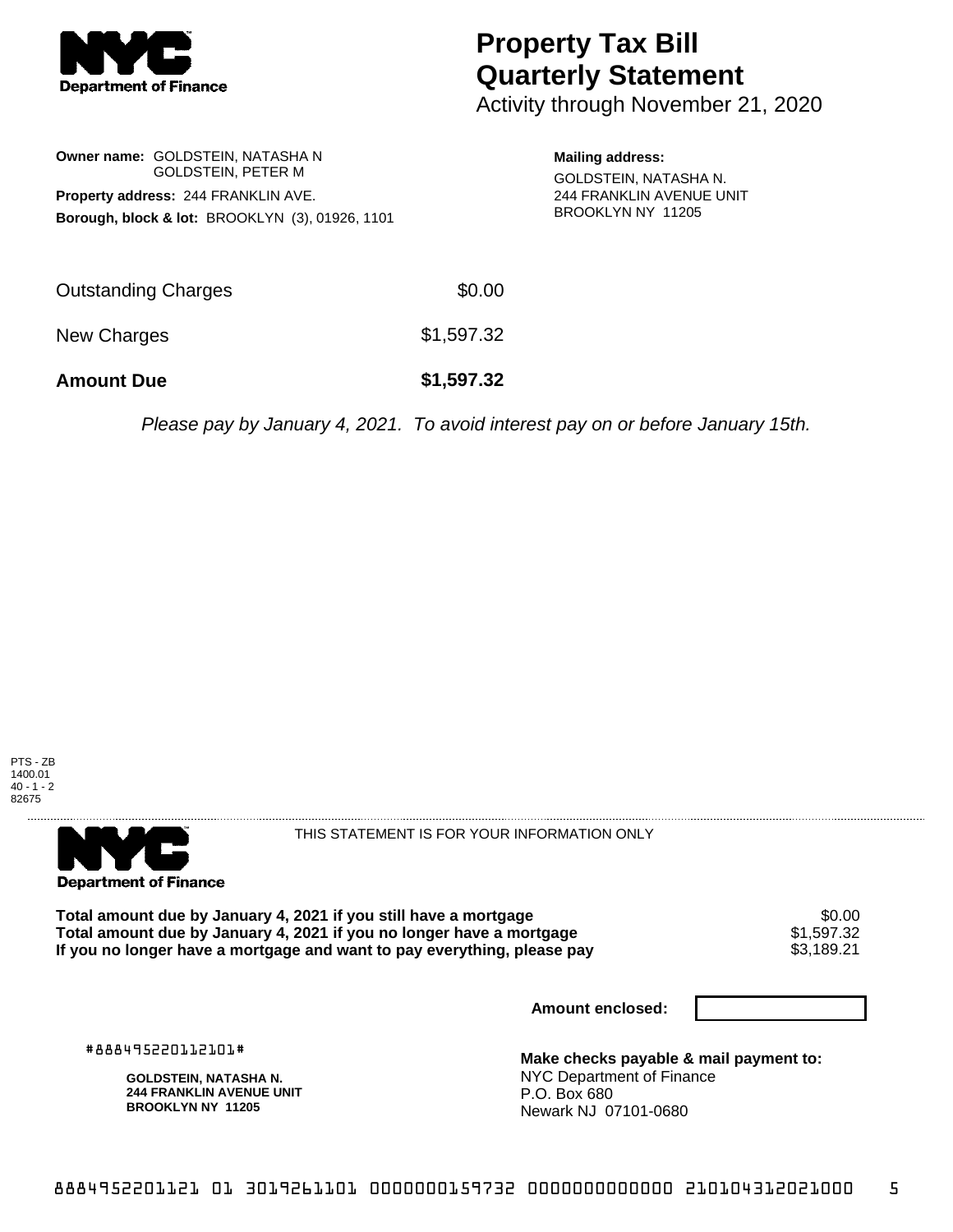

| <b>Billing Summary</b>                                                     | <b>Activity Date Due Date</b> |                     | Amount       |
|----------------------------------------------------------------------------|-------------------------------|---------------------|--------------|
| Outstanding charges including interest and payments                        |                               |                     | \$0.00       |
| <b>Finance-Property Tax</b>                                                |                               | 01/01/2021          | \$1,651.90   |
| <b>Adopted Tax Rate</b>                                                    |                               |                     | $$-54.58$    |
| <b>Total amount due</b>                                                    |                               |                     | \$1,597.32   |
| <b>Tax Year Charges Remaining</b>                                          | <b>Activity Date</b>          | <b>Due Date</b>     | Amount       |
| <b>Finance-Property Tax</b>                                                |                               | 04/01/2021          | \$1,651.90   |
| <b>Adopted Tax Rate</b>                                                    |                               |                     | $$-54.58$    |
| Total tax year charges remaining                                           |                               |                     | \$1,597.32   |
| If you pay everything you owe by January 4, 2021, you would save:          |                               |                     | \$5.43       |
| How We Calculated Your Property Tax For July 1, 2020 Through June 30, 2021 |                               |                     |              |
|                                                                            |                               | Overall             |              |
| Tax class 2 - Residential More Than 10 Units                               |                               | <b>Tax Rate</b>     |              |
| Original tax rate billed                                                   |                               | 12.4730%            |              |
| New Tax rate                                                               |                               | 12.2670%            |              |
| <b>Estimated Market Value \$125,944</b>                                    |                               |                     |              |
|                                                                            |                               |                     | <b>Taxes</b> |
| <b>Billable Assessed Value</b>                                             |                               | \$52,975            |              |
| <b>Taxable Value</b>                                                       |                               | \$52,975 x 12.2670% |              |
| <b>Tax Before Abatements and STAR</b>                                      |                               | \$6,498.44          | \$6,498.44   |
| Annual property tax                                                        |                               |                     | \$6,498.44   |
| Original property tax billed in June 2020                                  |                               |                     | \$6,607.60   |
| <b>Change In Property Tax Bill Based On New Tax Rate</b>                   |                               |                     | $$-109.16$   |

**NEW LAW:** To learn about Local Law 147, which requires residential buildings with three or more units to create a policy on smoking and share it with current and prospective tenants, visit www.nyc.gov/health/tobaccocontrol.

Please call 311 to speak to a representative to make a property tax payment by telephone.

## **Home banking payment instructions:**

- 1. **Log** into your bank or online bill pay website.
- 2. **Add** the new payee: NYC DOF Property Tax. Enter your account number, which is your boro, block and lot, as it appears here: 3-01926-1101 . You may also need to enter the address for the Department of Finance. The address is P.O. Box 680, Newark NJ 07101-0680.
- 3. **Schedule** your online payment using your checking or savings account.

## **Did Your Mailing Address Change?**

If so, please visit us at **nyc.gov/changemailingaddress** or call **311.**

When you provide a check as payment, you authorize us either to use information from your check to make a one-time electronic fund transfer from your account or to process the payment as a check transaction.